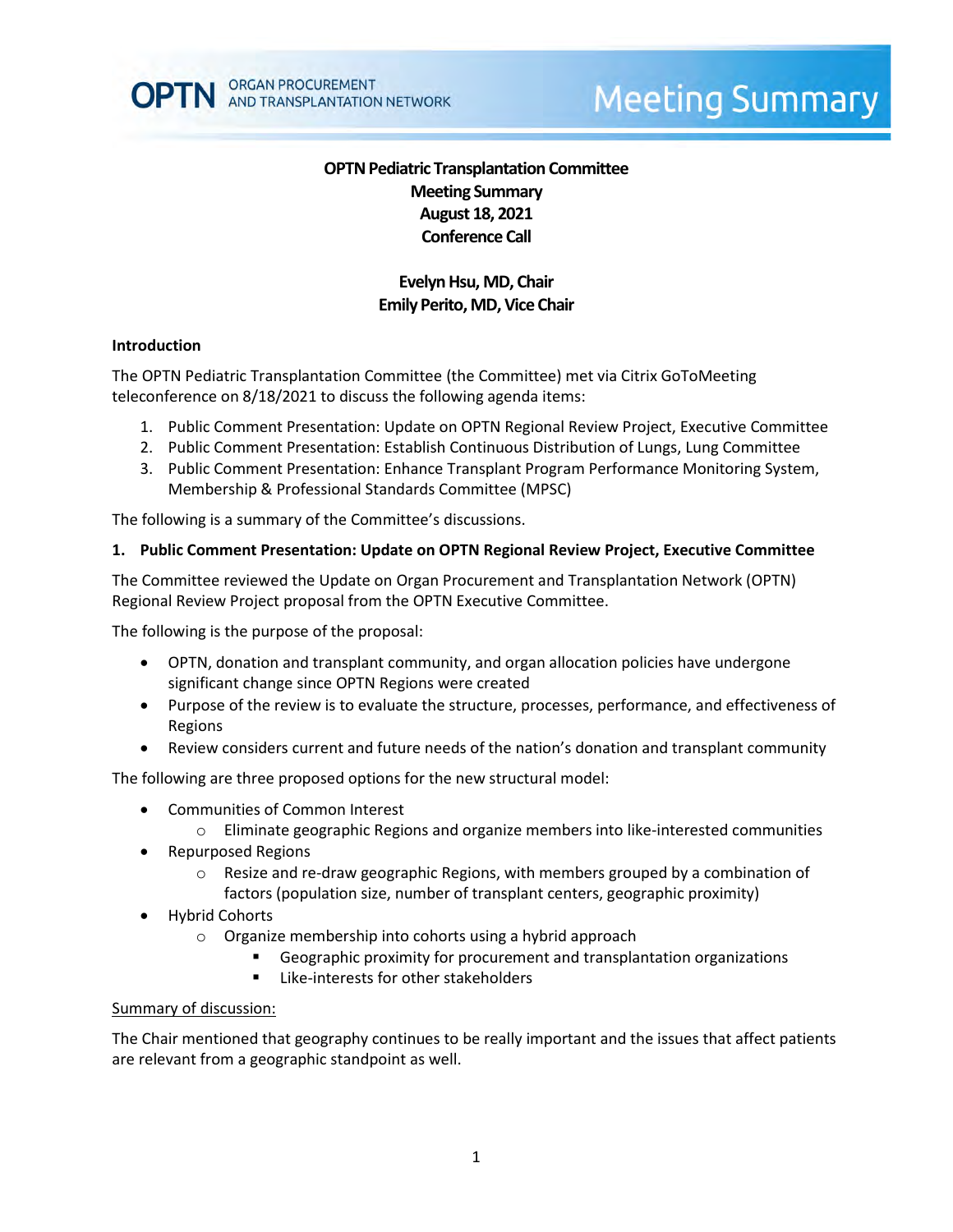A member stated that there needs to be an additional factor in the regional structure, instead of just the communities of interest model, because OPTN committees already provide a similar communities of interest structure. The member emphasized that, in their experience, the really important pediatric discussions arise from the impact the non-pediatric policies have on children, so they would want to keep an open forum for discussions between members who have pediatric expertise and those who don't.

A member expressed concern about the communities of interest model in regards to pediatrics since it would put members with the same opinions together instead of encouraging discussions among members with different priorities or interests. A member agreed and also mentioned that the communities of interest model would make it more difficult for pediatric practitioners to advocate for their patients if they weren't able to have these discussions and hear the opinions of adult practitioners.

The presenter inquired if Committee members thought the current regional structure and regional meetings were working well to represent the pediatric perspective or if there is still some opportunity for improvement. A member stated that, from their experience in the larger regional meetings, it seems specific people are doing a lot of the talking, especially those with technical expertise or experience, and they are more concerned that members with a patient perspective may not feel as comfortable speaking. The member noted that the new virtual format has been helpful with allowing more people to share their opinions.

A member mentioned that they feel like there's a good amount of pediatric representation during the regional meetings.

## **2. Public Comment Presentation: Establish Continuous Distribution of Lungs, Lung Committee**

The Committee reviewed the Establish Continuous Distribution of Lungs proposal from the OPTN Lung Committee.

The following is the purpose of the proposal:

- Part of larger effort to align all organs in a smarter allocation system
- Align lung allocation with community, ethical, and regulatory goals and medial advancements
- Move from classification groups with hard boundaries to considering individual candidates holistically
- Based on feedback provided from community earlier this year

The following was the proposed attributes and their corresponding weight:

- Waiting list Survival 25%
- Post-Transplant Survival 25%
- Candidate Biology 15%
	- o ABO 5%
	- $\circ$  Calculated panel reactive antibodies (cPRA) 5%
	- o Height 5%
- Patient Access 25%
	- o Pediatric 20%
	- o Prior Living Donor 5%
- $\bullet$  Efficiency 10%
	- o Travel Efficiency 5%
	- o Proximity Efficiency 5%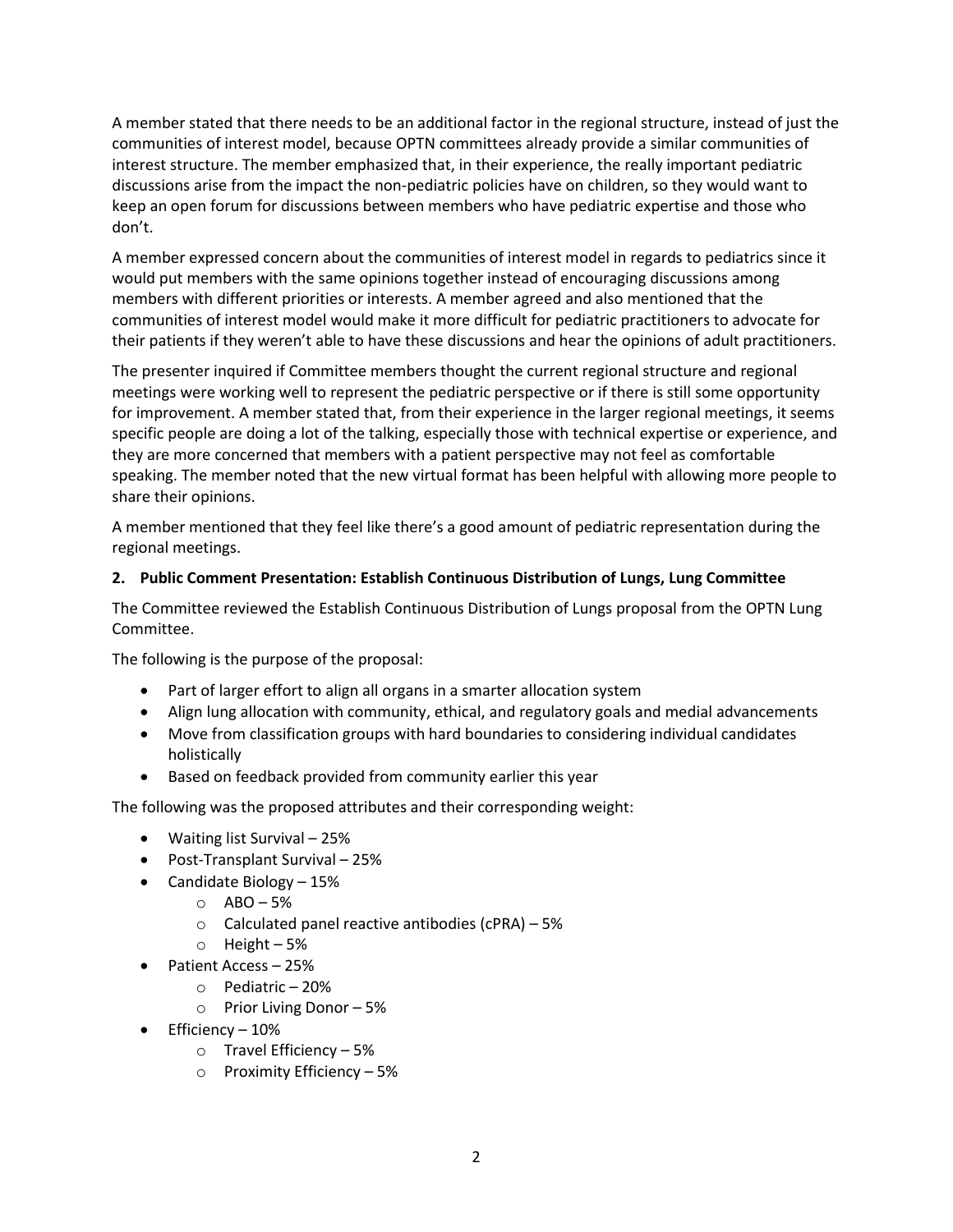## Summary of discussion:

The Chair stated that that this proposal is a really great start in the transition to continuous distribution for lungs. The Chair asked the presenter the following questions:

- 1. How did these conversations go with the OPTN Lung Committee, from the presenter's view as a pediatrician?
- 2. Does this proposal adequately address waitlist mortality, especially since lung transplant waitlist is among the highest for all pediatric candidates?

The presenter stated that there was a lot of discussion around pediatrics and the OPTN Lung Committee was very open to the weight of 20% for pediatric priority. The presenter noted that giving a larger weight to pediatric priority than 20% doesn't make much difference based off of the modeling.

The Chair stated that obviously children will benefit from the height points, the pediatric priority points, and probably to some degree the biological disadvantages and inquired if those benefits will negate the fact that the lung allocation score (LAS) doesn't work well for children under the age of 12. The presenter believed it will because LAS was still based on waiting time and priority status. The presenter also noted that children under the age of 12 is a unique group due to the fact that most organs will be allocated to them because of the organ size needs they have.

A member inquired if all candidates less than 12 years old will receive the same LAS score or if there is a calculation for children. Staff explained that candidates under 12 years old on the wait list will receive a set score based on their priority; however, they all receive the same post-transplant outcomes score. A member suggested that the post-transplant outcomes score should be re-evaluated over time, since it will be the same score for all lung recipients under 12 years old.

# **3. Public Comment Presentation: Enhance Transplant Program Performance Monitoring System, Membership & Professional Standards Committee (MPSC)**

The Committee reviewed the Enhance Transplant Program Performance Monitoring System from the OPTN Membership & Professional Standards Committee (MPSC).

The following is the purpose of the proposal:

- Develop a holistic review of member performance throughout all phases of transplant
	- $\circ$  Current performance monitoring evaluates only 1-year post-transplant patient and graft survival
- Identify real-time patient safety issues
- Provide support and collaboration to transplant programs for identified opportunities for improvement
- Evaluate and modify any system of review to ensure maximum support for increasing the number of transplants, promoting equitable access to transplantation and fostering innovation

This project proposes the following:

- Four metrics to evaluate multiple aspects of transplant program performance
- Performance review process
	- $\circ$  MPSC intervention or "red" zone inquiry and interaction with MPSC
	- $\circ$  Performance improvement or "yellow" zone notice and offer of assistance, if desired
- Separate criteria for adult and pediatric transplants
- New peer visit section codifies current process
- Administrative revisions to bylaw definitions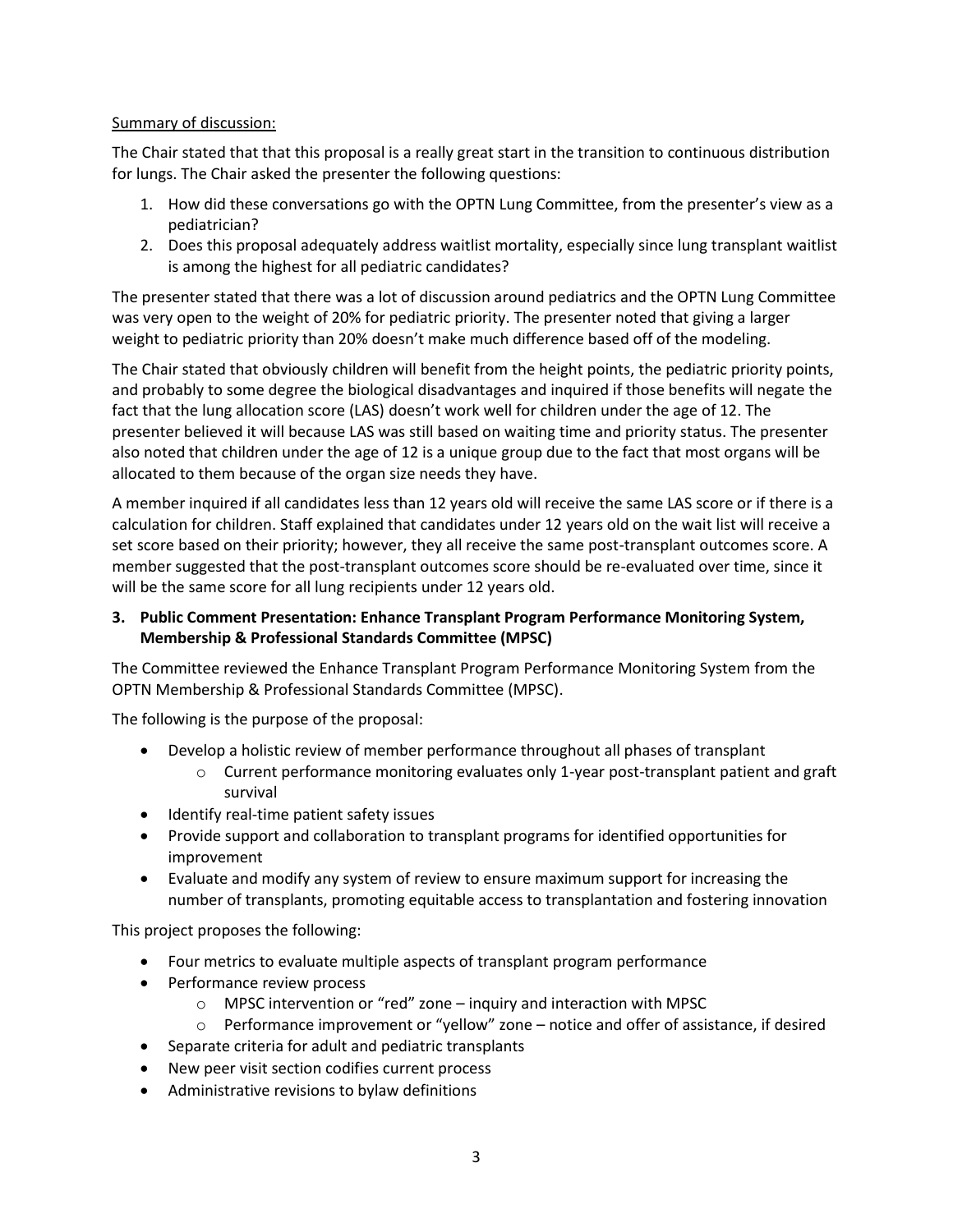Does not relate to or have an effect on the Scientific Registry of Transplant Recipients (SRTR) public website

## Summary of discussion:

A member inquired if there were discussions surrounding split liver transplants and living donors and how the outcome metrics would be adjusted in those situations. Staff explained that the MPSC will continue to include living donors in combination with deceased donors in the post-transplant metrics.

A member inquired if this would be data that is required as part of the evaluation form, similar to how the one year outcomes are required to be shared with candidates during evaluation. Staff explained that there is no requirement by the OPTN that these metrics be communicated. Some members on the MPSC felt like it would be helpful to provide educational resources to programs, if they intended to discuss these metrics with their patients.

A member noted that graft and patient survival is a Centers for Medicare & Medicaid Services (CMS) requirement and mentioned it would be interesting to see how that would change with this proposal.

The Chair stated that they are appreciative of the collaborative work the MPSC has done to focus on transplant outcomes while being respectful of program size.

There was no further discussion.

### **Upcoming Meetings**

• September 23, 2021 (Virtual)